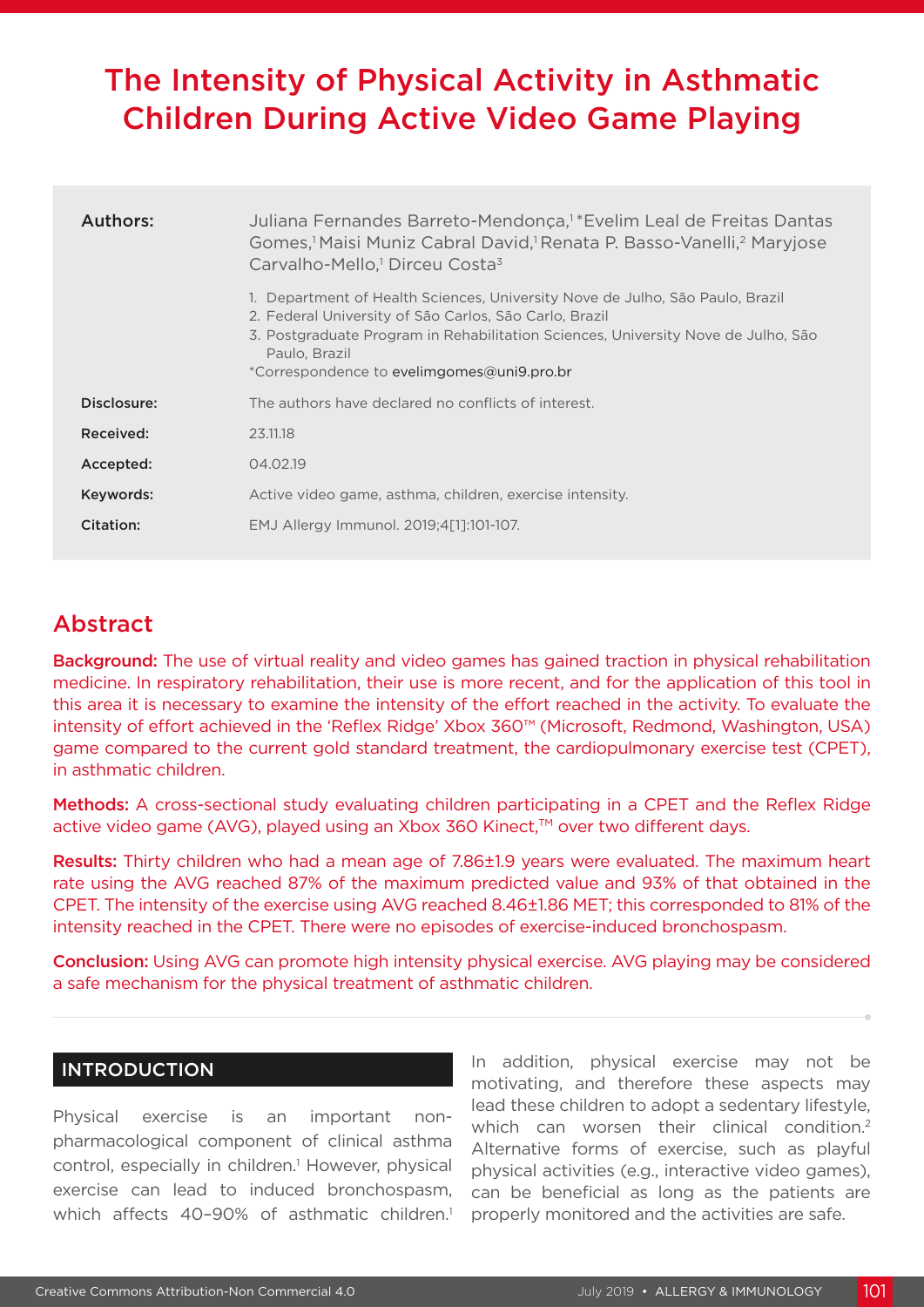It is understood that playful physical activity provides physiological benefits for children with asthma provided that the activity fulfils three conditions: involves large muscle groups; is of moderate intensity, reaching at least 3–6 MET; and has a minimum duration of 20 minutes.3 This activity should also be applicable in clinical practice.<sup>4</sup> It is important to emphasise that a playful and motivational physical activity may include active video games (AVG). Although the number of published studies involving asthmatic children is small, there are publications that show the potential of AVG in asthma treatment protocols.5-7

AVG has been highlighted as a form of physical activity with adequate intensity in the literature since Del Corral et al.<sup>8</sup> compared the 6-minute walk test (6MWT) to three AVG and found that two of the three AVG imposed a metabolic demand that was similar to the 6MWT. A previous study<sup>9</sup> has shown that AVG played by children with asthma led to a higher energy expenditure than achieved by aerobic testing on a treadmill.

There are few commercial computer programs designed exclusively for rehabilitation. In the vast majority of studies, and even in clinical practice, AVG originally designed for entertainment are used as a rehabilitation tool. Based on the scientific literature and the authors' belief of its potential to provide multi-articular activity with a great variety of movement of the lower and upper limbs, the 'Reflex Ridge' AVG was selected for study.

The hypothesis of this study was that this game could reach high levels of intensity. The objective of the present study was to evaluate the intensity of the activity achieved by asthmatic children who played the Reflex Ridge AVG in comparison to the intensity of the activity achieved while undertaking cardiopulmonary exercise tests (CPET) on a treadmill.

## MATERIALS AND METHODS

This was a cross-sectional study conducted at the Respiratory Functional Assessment Laboratory, Nove de Julho University, São Paulo, Brazil. The Ethics and Research Committee of the same institution approved the study, protocol number 907236/2014, according to resolution

466/2012 of the National Health Council. All persons responsible for minors provided informed consent for the inclusion of the minors in the study and all the children accepted the respective consent form.

## Inclusion Criteria

Inclusion criteria for this study were children aged 5–11 years with a diagnosis of asthma who did not practice regular physical activity. The children were evaluated by pulmonologists.<sup>10</sup>

## Exclusion Criteria

Children whose condition worsened within 30 days before testing and those who had a respiratory infection up to 2 months before testing were excluded. Additional exclusion criteria included children who had received theophylline or aminophylline and oral corticosteroids in the last 30 days; who were unable to perform any of the tests; who carried cardiac diseases of inflammatory, congenital, or ischaemic origin; and who had an infectious disease, with fever, at the time of the of the experiment.

## Experimental Procedures

## Screening the Asthmatic Children

Thirty-four asthmatic children were assessed and screened at Mandaqui Hospital, São Paulo, Brazil, and their parents were invited to refer them to and accompany them at the Respiratory Functional Assessment Laboratory, where the children were assessed and completed an AVG activity and a CPET. The order in which the children completed the two tests was randomised, and the two tests were performed on different days, as shown in Figure 1.

## Anthropometric Measurements and Body Composition

All the children were individually assessed in the afternoon and anthropometric measurements, including height, weight, and tetrapolar bioimpedance<sup>11</sup> (using a Biodynamics™ model 310, Biodynamics Corporation, Seattle, Washington, USA), were taken. The AnthroPlus software (World Health Organization [WHO]) was used to set the Z score according to the determination established by the WHO.12 The Z score was used to classify the child as obese or eutrophic (normal body weight) by keeping values between 2 and -2, depending on the Z score.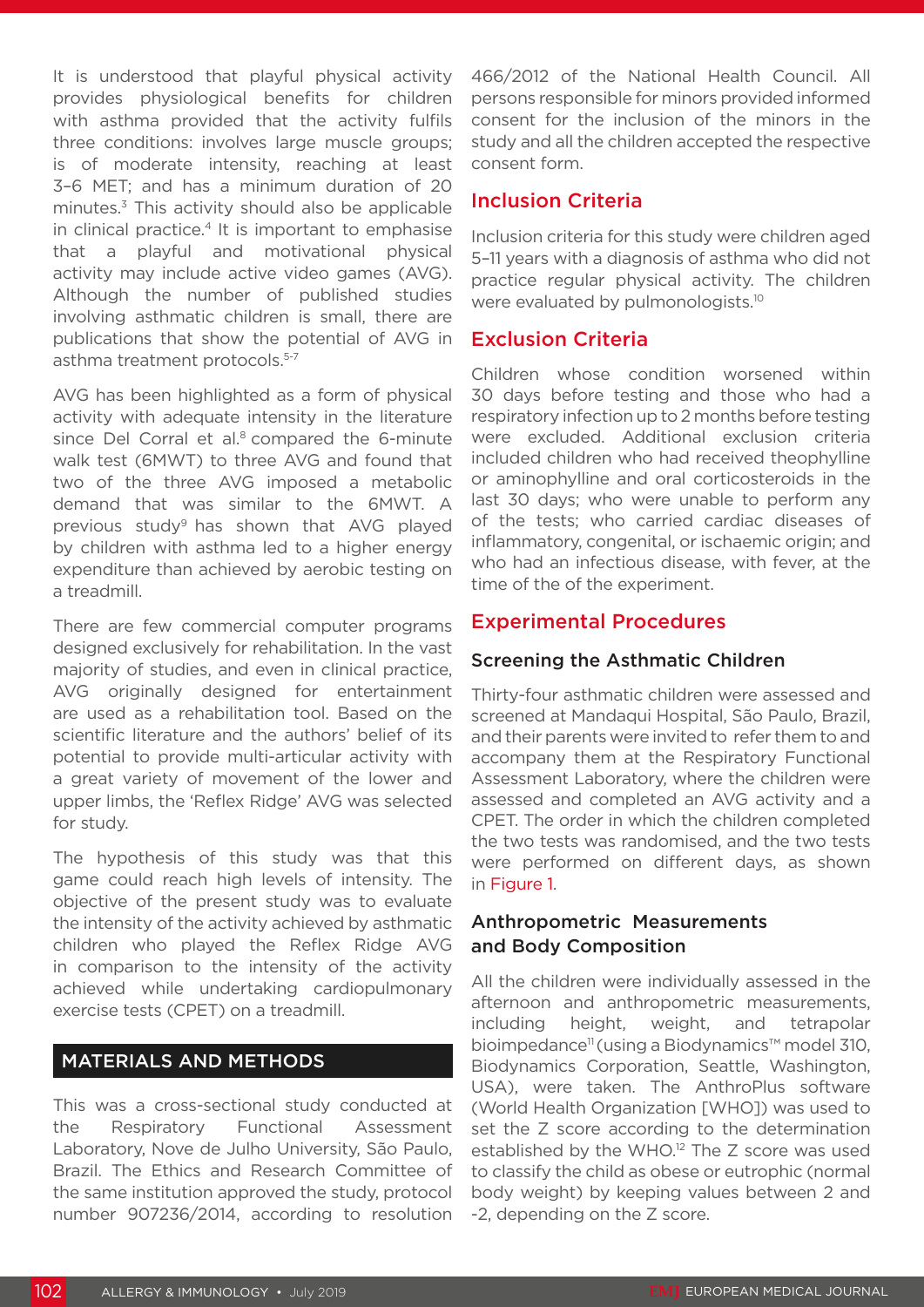

Figure 1: Flowchart showing the setup of the study.

ACQ6: Asthma Control Questionnaire 6; FeNO: fractional exhaled nitric oxide.

### Pulmonary Function

The pulmonary function of all the children was assessed through spirometry, using the Easy One™ Air (ndd Medical Technologies, Andover, Massachusetts, USA). The spirometer was calibrated according to the Polgar and Promadhat<sup>13</sup> reference values suited for children, prior to use in an acclimatised room. Three reproducible and technically accepted tests of forced vital capacity were recorded according to the criteria of the American Thoracic Society (ATS).<sup>14</sup>

#### Degree of Airway Inflammation

The degree of airway inflammation was measured through fractional exhaled nitric oxide (FeNO) and followed the ATS criteria.<sup>15</sup> All the children performed a test using the NIOX Mino<sup>®</sup> (Circassia AB, Uppsala, Sweden) in the sitting position. This test was performed with the children exhaling and emptying their lungs as much as possible, up to the level of expiratory reserve volume, to decontaminate the respired gasses. Subsequently, a deep inspiration was recorded,

and all the air was exhaled through the mouth, with constant flow through the equipment for at least 6 seconds. One minute and forty seconds later, the FeNO reading in parts per billion was recorded.<sup>16</sup>

#### Cardiopulmonary Exercise Test

The Bruce Test<sup>17,18</sup> was the protocol used during the CPET and it was interrupted when the child reported or presented fatigue or when they reached the maximum heart rate (HRmax), which was set at 208 bpm minus (0.7 x age of the participant [years]).<sup>19</sup> Blood pressure was recorded, as well as the peripheral oxygen saturation and data from the electrocardiogram.

The fatigue in the inferior limbs and the dyspnoea at effort and at rest were recorded through the modified Borg scale.20

#### Active Video Game

The children completed a 30-minute AVG playing session using an Xbox 360 Kinect™ (Microsoft, Redmond, Washington, USA). The game used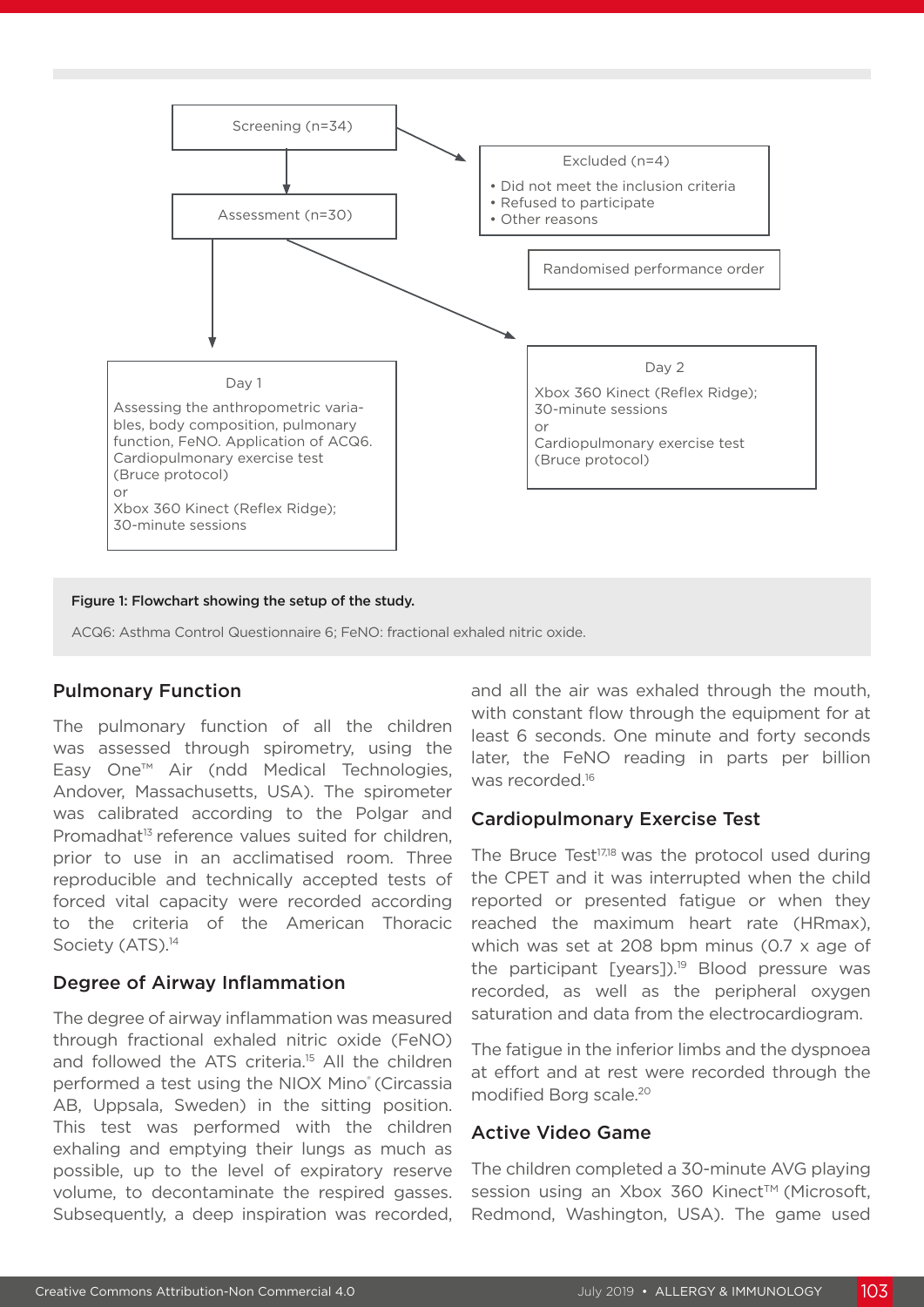was Reflex Ridge from the Adventure Kinect video game catalogue.<sup>9</sup>

Three maximum peak flow measures were collected before and after the AVG session and CPET completion, to monitor the possible presence of exercise-induced bronchospasm (EIB); the children were kept in the standing position and used a nose clip. These measures were performed using the Assess<sup>TM</sup> (USA) equipment. Bronchospasm was characterised by a  $\geq$ 20% reduction in the peak flow.<sup>21</sup>

A warm-up was performed on the treadmill for 10 minutes at a speed of 2 km/hour before the AVG session. The AVG playing section lasted 30 minutes and was composed of 10 matches (3 minutes long each) of growing effort intensity, with a mean interval of 30 seconds between matches. Increased intensity demanded a larger number of jumps, squats, and lateral displacements, as well as movements of the upper limbs.

## Energy Spending

The energy spent (ES) was measured to find the MET and the calories per minute (cal/minute). This was completed using the portable SenseWear® (BodyMedia, Pittsburgh, USA) equipment algorithm v5.2 in software v.8.1, which assesses the skin temperature, as well as the galvanic skin resistance. The monitor was attached with the elastic strap around the non-dominant arm and collected data was processed in software 8.1 using measured weight and height, together with information about age, sex, and dominant arm. The movement was measured using a biaxial accelerator to calculate the energy expenditure in MET and in cal/minute.<sup>12,22</sup>

#### Statistical Analysis

The CPET was used as the gold standard and a comparison was made between the HRmax rate achieved during the CPET and the percentage of that HRmax rate achieved during AVG. A paired t-test was used to compare the activities. The SPSS 20.0 software was used in the analyses and the data were subjected to a normality test through visual graphic inspection and the Shapiro–Wilk test. A p value of <0.05 was considered significant.

|  |  | Table 1: Overall features of the 30 asthmatic children included within the sample population of this study. |  |
|--|--|-------------------------------------------------------------------------------------------------------------|--|
|  |  |                                                                                                             |  |

| <b>Variables</b>         | Sample (n=30)*      |  |
|--------------------------|---------------------|--|
| Age (years)              | 7.86±1.92           |  |
| Sex (female/male)        | 13/17               |  |
| Weight (kg)              | 29.94±13.11         |  |
| Score Z weight (mean)    | 1.30                |  |
| Height (m)               | $1.29 \pm 0.12$     |  |
| Score Z height (mean)    | 0.67                |  |
| BMI (kg/m <sup>2</sup> ) | 17.27 ± 4.42        |  |
| Score Z BMI (mean)       | 1.09                |  |
| Lean mass $(\%)$         | 81.05±8.68          |  |
| Fat mass (%)             | 19.12±8.56          |  |
| FeNO (ppb)               | 29.26±17.81         |  |
| $FEV_1(\%)$              | 77±12.91            |  |
| $FEV1/FVC$ (%)           | 84.37±12.66         |  |
| ACQ6                     | $1.21(1.15 - 2.30)$ |  |

\*Thirty-four children started the assessment procedures but only 30 completed them.

ACQ6: Asthma Control Questionnaire 6; FVC: forced vital capacity; FeNO: fractional exhaled nitric oxide; FEV<sub>i</sub>: forced expiratory volume in 1 second.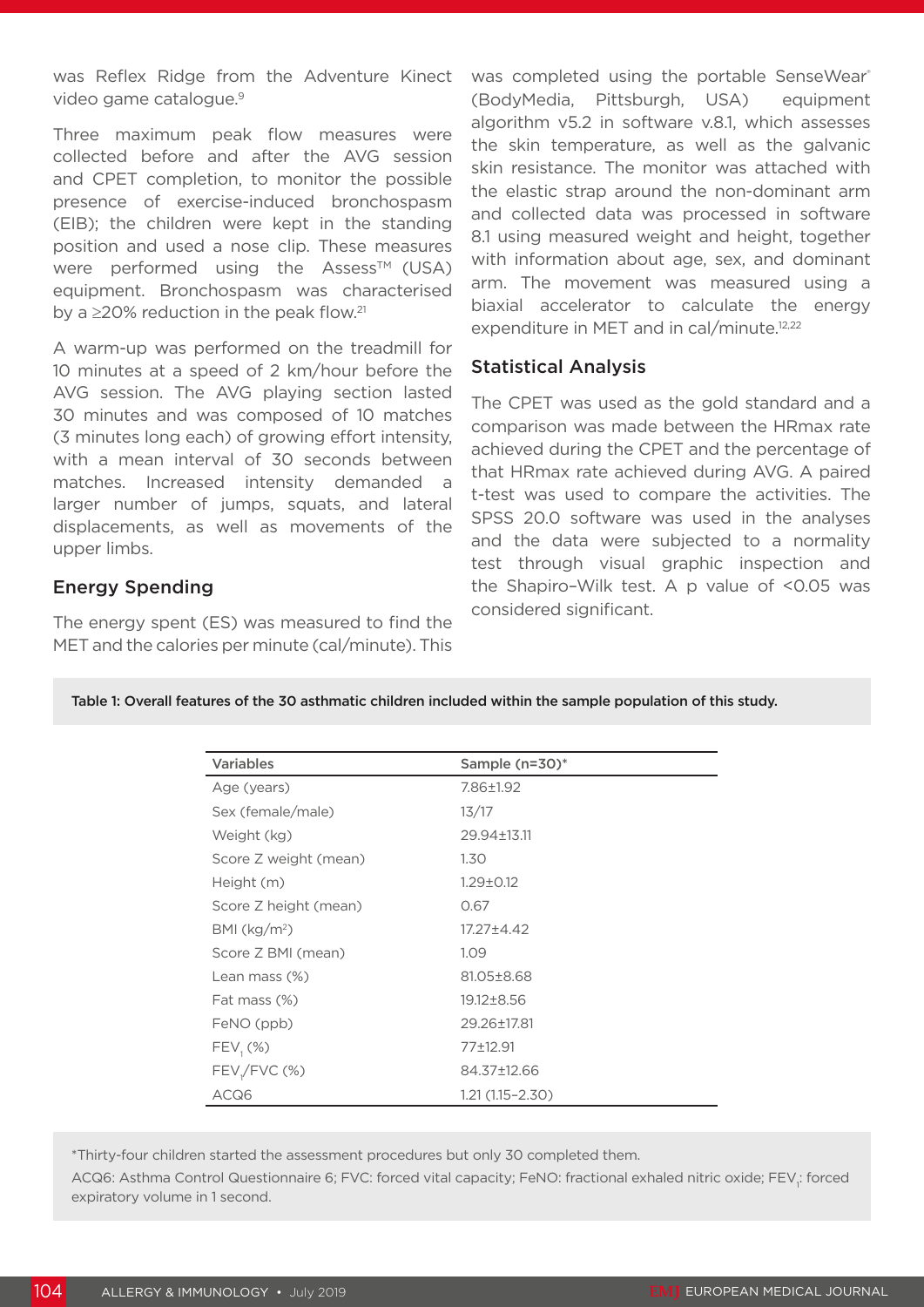Table 2: Data comparing the ergometric test with active video game playing.

|                                           | <b>AVG</b>           | <b>CPET</b>         |
|-------------------------------------------|----------------------|---------------------|
| <b>HRres</b>                              | 100.5±5.03           | 98.8±9.31           |
| <b>HRmax</b>                              | 176.8±18.27          | 192.1±18.81*        |
| HRmax/HRpred                              | 87% (±0.08)          | 95% (±0.09)         |
| $HR_{AVG}/HR_{CPET}$                      | $93\%$ ( $\pm$ 0.14) |                     |
| $METS_{max}$                              | 8.46±1.86            | 11.07±1.89*         |
| METS <sub>AVG</sub> /METS <sub>CPFT</sub> | 76.42%               |                     |
| $VO2$ $_{PEAK}$                           | 25.5±1.06            | 39.00±7.03*         |
| $VO2_{AVG}/VO_{2CPET}$                    | 65.4%                |                     |
| Borg LL                                   | $3.5(3.0-6.5)$       | $4.75(2.5 - 7.5)^*$ |
| Borg dysp                                 | $3(1.5-3.5)$         | $2.5(1.0-5.0)$      |

\*p<0.05 paired t-test.

AVG: Active videogame; BORG dysp: effort perception dyspnea; BORG LL: effort perception in lower limbs; CPET: cardiopulmonary exercise test; HRmax: maximum heart rate achieved in each activity; HRpred: predicted max heart rate for age (208-[0.7\*age]); HRres: heart rate at rest; METSmax: maximum metabolic equivalent measured in each activity.

#### RESULTS

Table 1 shows the data from the assessed children; 34 children started the assessment sections, but only 30 children completed the tests. Four children did not complete the protocol due to transportation difficulties reaching the evaluation site.

The children in the sample consisted mostly of moderate and severe asthmatics according to GINA criteria,<sup>10</sup> with adequate height, percentage of body fat <20%, and FeNO levels >20 ppb (Table 1).

There are differences between the intensities of effort reached in CPET compared with AVG, with CPET achieving more intense activity than the AVG, but the level of effort reached when playing the AVG Reflex Ridge can still be considered moderate-to-intense.

The HRmax reached following the AVG session was 93% of that reached in the CPET, and 87% of the maximum predicted HR. An ES >6 MET is considered intense effort and >9 MET is considered a very intense effort. The perception of exertion in the lower limbs was higher during CPET compared with AVG, but there were no differences in the sensation of dyspnoea. Table 2 presents the intensity and ES data following CPET and AVG use.

The mean pre-AVG playing peak flow was 188.33±91.42 L when the mean of the greater three measures was considered, whereas the post-AVG playing peak flow was 194.66±86.70 L; thus, there was no significant difference. Just 2 out of the 30 children (6.6%) presented with a reduction >20% between the mean pre and post-physical activity peak flow during AVG playing; these children required a bronchodilator. The same children who had a reduction >20% in the peak flow in the AVG session also presented with this reduction after the CPET.

The predicted mean peak flow value of a population of children with asthma, assessed by height (cm) and recorded at sea level, would be 250.20±66.05 L according to Polgar and Promadhat.13

#### **DISCUSSION**

According to the results presented here, the intensity of the physical activity during AVG sessions (more specifically, when playing Reflex Ridge) is high for asthmatic children. If regularly achieving this intensity is maintained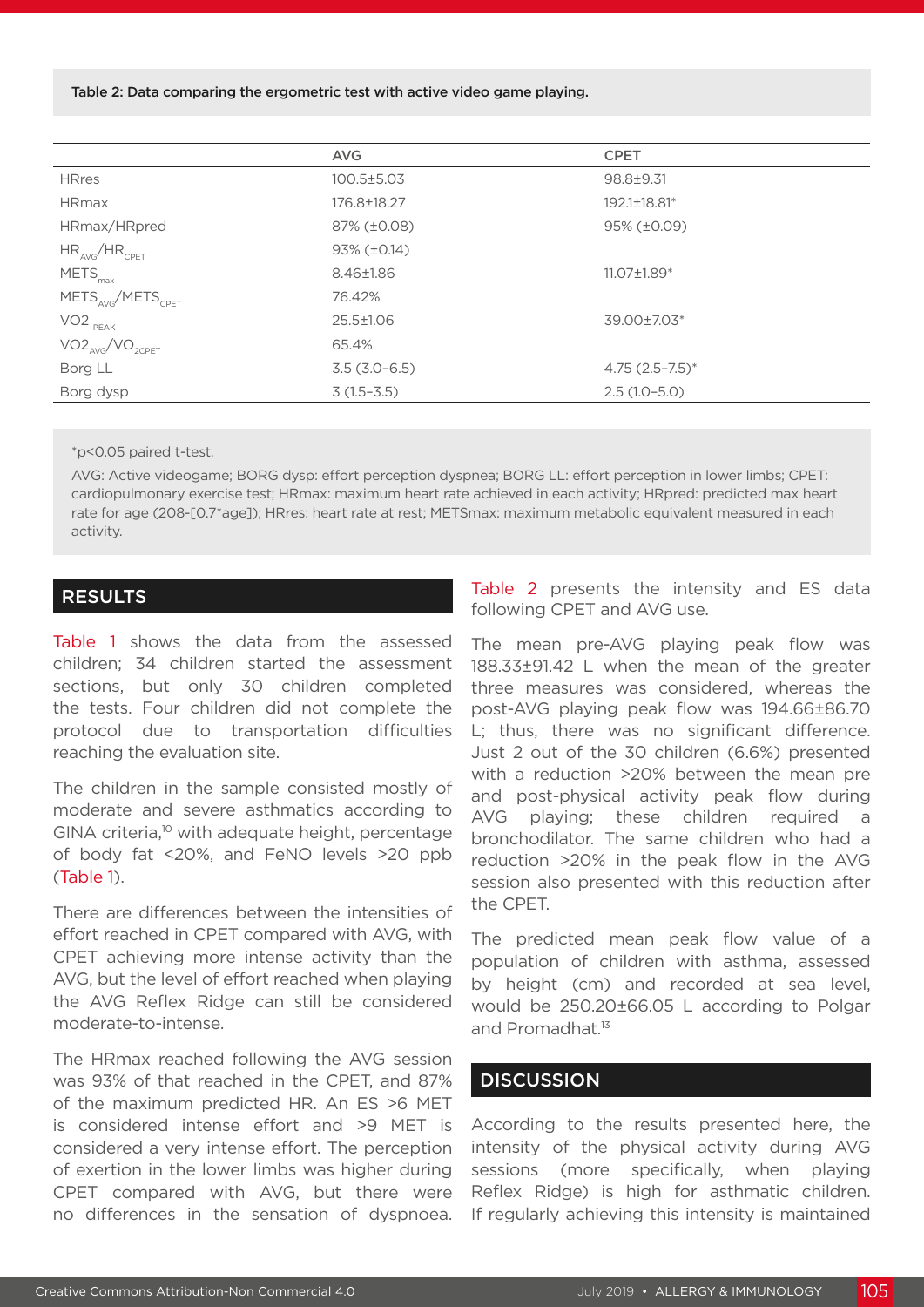for a period >8 weeks, it can lead to an increase in aerobic capacity. The children in this study reached, on average, 87% of the HRmax expected for their age group, and this was similar to the results found in previous studies.<sup>9</sup> which have shown that 90% of expected HRmax was reached.

The literature has shown that exergames can lead to a greater energy expenditure and a more enjoyable experience than traditional physical activities, which makes children more motivated to play them. However, it is important to study different clinical conditions and age groups. McDonough et al., $^{23}$  when evaluating the intensity reached during Reflex Ridge in young adults (mean age: 23.6 years±4.1 years), found that activity intensity reached a moderate effort level, which is 3–6 MET. Traditional exercise intensity reaches an intense level >6 MET. In addition, it is thought that undergoing an interval-based physical activity is safer than continuous aerobic activity regarding the induction of bronchospasm.24

These results presented in this study are quite close to those found by Holmes et al., $25$  who found individuals playing the Your Shape Xbox Kinect game achieved 86% of the HRmax achieved by individuals undergoing a CPET; however, that study recruited adults with cystic fibrosis.

AVG has been used in other populations of patients and the results appear to be promising when it comes to physical training, mainly when they are compared to results of a physical performance test. Del Corral et al.<sup>8</sup> compared different AVG, using a Wii (Nintendo, Kyoto, Japan) device, with the 6MWT and found that some games provided an effort intensity higher than that of the 6MWT.

Another important result in the current study regards the metabolic consumption, as the children reached 8.4 MET. It is worth highlighting that peaks >6 MET are considered to be intense. Therefore, such a result is a good indicator that AVG can provide positive physiological effects in this population if carried out periodically with adequate intensity and over regular time intervals. Other studies have shown the success of AVG use, including Holmes et al.,<sup>25</sup> who noted an exercise intensity

of 6.1 MET using the Xbox Kinect in a population of adults with cystic fibrosis, and Le Gear et al.,<sup>26</sup> who noted 3.9 MET using the Wii in adults with chronic obstructive pulmonary disease who presented with a Borg Scale of approximately 3–5.

It is possible that such results were achieved because AVG allows breaks between bouts of physical effort. Thus, video game playing is more suitable to the physiology of children, who find performing continuous and lengthy activities more difficult.27,28 Besides this, it is known that intense activities (which induce a 80–90% of HRmax response) and those with a 6–8-minute duration may trigger EIB in 40–90% of children with eosinophilic asthma (most of the children in this study were of this phenotype). $25$ Just 2 (6.6%) of the children in this study presented with some degree of respiratory discomfort during the time of the activity. This reinforces the safety of using AVG as a physical activity.

The activities performed on the treadmill are continuous, while video games, including the one used in this study, are interval-based. In this study, each Reflex Ridge match had a 3-minute duration, with a 30-second interval between matches, and the participants reached a mean HR of 70% of HRmax with a peak of 93%. The children usually hit this intensity in the third or fourth match out of ten in total.

According to Sidiropoulou et al.,<sup>25</sup> regular interval-based physical activity performed by asthmatic children may reduce the risk of EIB. It is worth highlighting that the activity should be low-duration and high-intensity.

There has been growing interest in activities with AVG or exergames over recent years using both the Wii and Xbox 360. These were originally developed as entertainment systems, but this study and others like it present the potential for these systems to be therapeutic resources. However, it should be emphasised that this type of physical activity presents with certain limitations, such as the inability to establish an individual intensity for each child.

Regarding energy expenditure, Sensewear may underestimate the intensity of activities >10 MET, but it is accurate to be equivalent to calorimetry measurements at moderate activity levels as was the case in this study. The algorithm of version 8.1